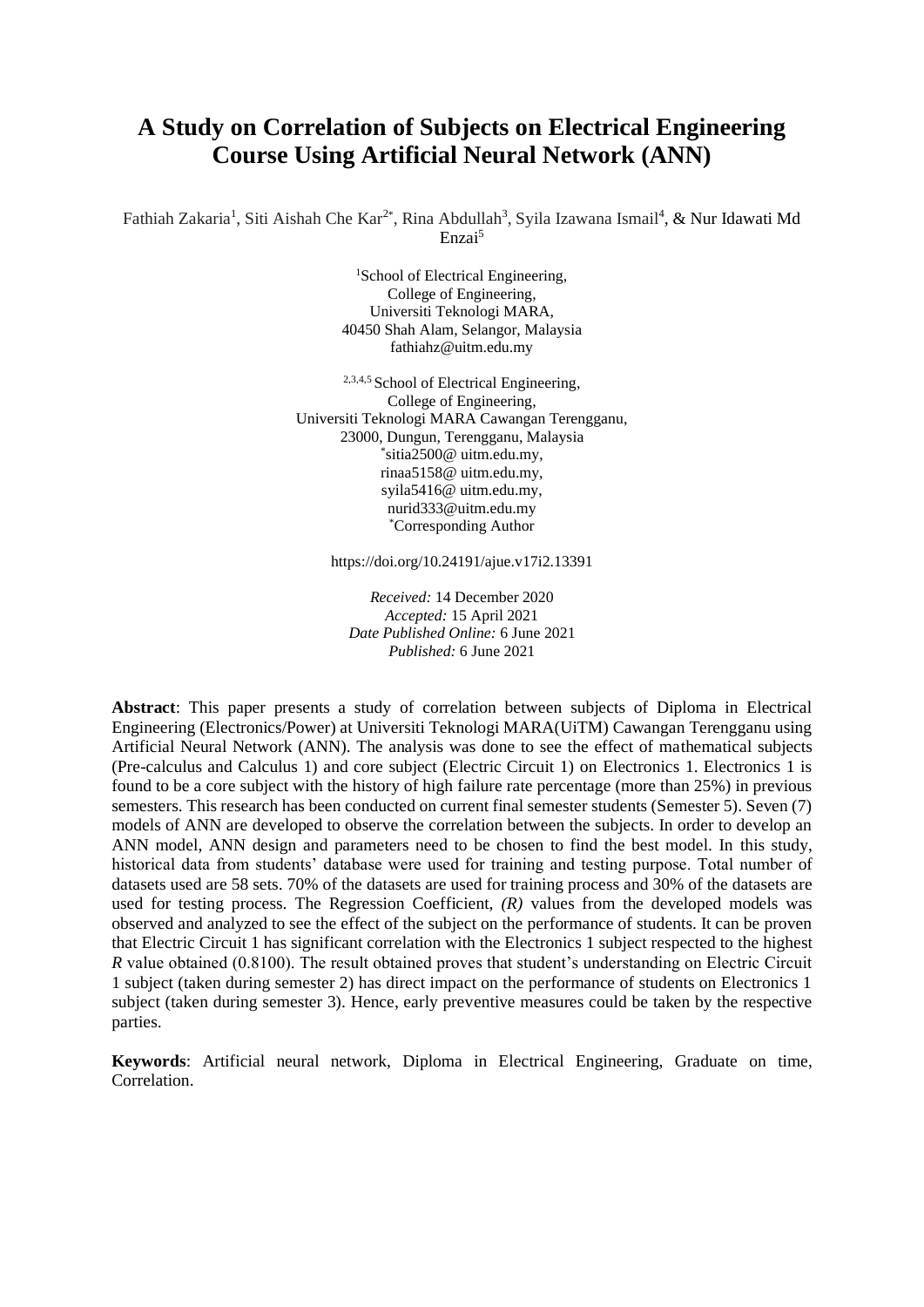#### **1. Introduction**

Various research have been made to study on ways to improve University's teaching and learning methods. Rogers (2019) discusses on ways to evaluate university's teaching and learning in order to improve human capital of university's stakeholders. Based on previous research, continuous research on education such as performance evaluation has becomes vital and essential. Graduate on time (GOT) is one of the objectives and goals set by the Faculty and University when dealings with undergraduate students. A program structure/study plan has been provided by the faculty as the guideline for the students to structure their studies for each semesters, in order to GOT. For Diploma in Electrical Engineering subjects, there are few subjects with pre-requisite or requirement that need to be fulfilled before the students are eligible to register for that particular subject. Failing a subject that has pre-requisite will expose students with the chances of not graduating on time. One of the subjects that is found to have high failure rate percentage among the students in previous semesters are Electronics 1 (ELE232). Hence this research has been done to study the effect of grade obtained by the students in certain subjects on grade of ELE232. In this study, ANN has been used as the medium to predict and estimate the correlation between the mentioned subjects.

Many research have integrate the current technology method such as computational method or Artificial Intelligence(AI) with the educational based studies. Mohamed et al., (2021) have made a study on developing an online problem based learning module which integrate the technology and delivery strategies by using Fuzzy Delphi Technique. Research by Ajol et al., (2020) which apply computational method-Fuzzy logic to enhance student performance evaluation also shown the application of computational method on education related studies are giving significant results.

Recently ANN having rapid development. ANN is a branch of AI which is a field in computer science to develop an intelligent system that act and mimic human brain. AI systems can be used to predict the future performance of a student by looking at their performance over time (Zaharim et al., 2009; Arsad et al., 2011; Kabra & Bithkar, 2011). ANN is one of AI computational methods that is suitable for this purpose (Omar, 2010; Arsad et al., 2014; Arsad et al., 2012). The idea of ANN construction is based on human biological nervous system that contains a lot of neurons and it works like human brain for the purpose of processing information. ANN has become known as a powerful computational tool suitable for pattern recognition, classification, prediction, forecasting and etc. in various application (Oladokun et al., 2008). Among the prominent ANN characteristic are robustness, fault tolerance, high speed information processing, pattern association, mapping capabilities and great competence.

Designing a good ANN system involved the steps of finding the best architecture and parameters of the system. Designing an ANN system is an open concept which there is no specific and systematic guideline available in designing process (Rajasekaran & Pai, 2003). Data is one of the important elements that directly influences the quality of the developed ANN model. Data for training and testing process of ANN are obtained from students' database. The data undergo the pre-processed step to filter out unrelated data and information which may affect the ANN system development. In this research, ANN models are constructed by using a well-know, flexible and efficient software for ANN programming that is MATLAB. Generally, there are two types of ANN learning methods, that are supervised and unsupervised methods. The supervised multilayer feed forward back-propagation has been chosen to be used in this study. The supervised learning method is found to be able to learn directly from the training data fed and update knowledge when necessary (Yao, 1999). In multilayer feed forward back-propagation networks, error is transmitted back to previous layer's nodes while data moves only in one direction (Chen et al., 2008). Transfer function is also used in ANN system design in order to calculate output value of an ANN. The transfer function is categorized into three types: linear, threshold and sigmoid. The syntax that represents the ANN structure in this study is given as: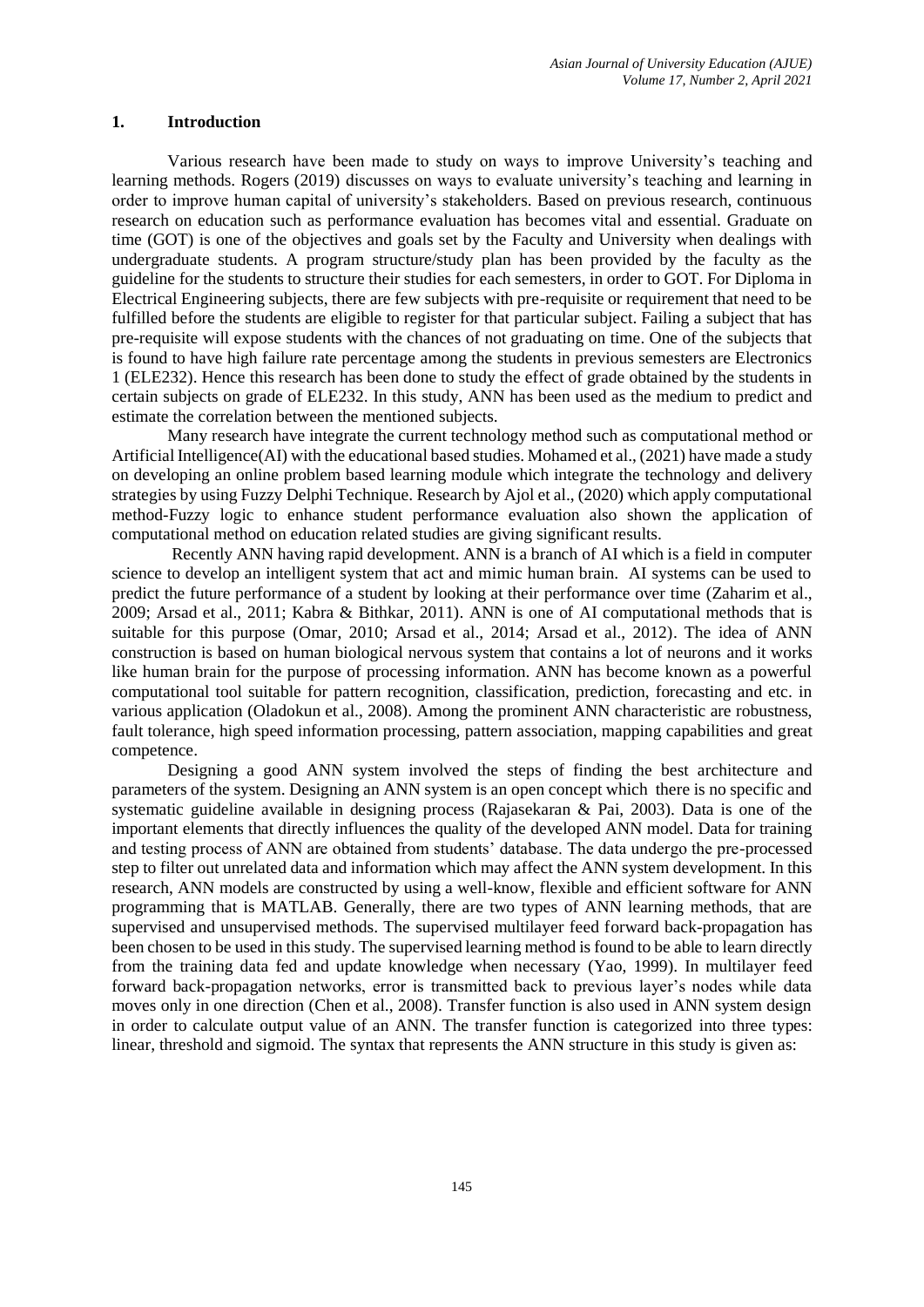# **Net = newff (P, T, S, TF, BTF, PF)**

where:

|            | $=$ Input                             |
|------------|---------------------------------------|
| т          | $=$ Output                            |
| S          | $=$ Number of Neurons in Hidden Layer |
| TF         | $=$ Transfer Function                 |
| <b>BTF</b> | $=$ Learning Technique                |
| РF         | $=$ Performance Function              |

In this study, the ANN development process involved the construction of several multilayer feed-forward back-propagation networks. Each of the networks consist of input layer, hidden layer and output layer. The multilayer feed-forward back-propagation networks are found to be the most widely used ANN model (Shanmugam & Daniel, 2011). ANN has the capability to learn from data fed and improve its performance through training process. Generally, training stage of an ANN involves few steps: training data, creation of network object, network training and simulation of the network response to the new inputs. Once the ANN is fully trained, the training process will be halted. Since designing ANN is an open concept, the parameters and setting of the ANN model are varied using trial and error method. In this study, the grade of particular subject obtained by the students and grade obtained for ELE232 were used as input and output respectively.

Training process is then followed by the testing process. During the testing stage, another data set is used to evaluate the performance of the trained ANN network. During testing stage, values of correlation coefficient, R were recorded in order to evaluate the performance of developed model. R is computed to analyze correlation between network outputs and targeted output by measuring the linear relationship (Annapoorani & Umamaheswari, 2012). The R graph plot the best linear fit between targeted output and real output from the ANN model. Hence, a good ANN model that has values of R close to 1 shows a strong correlation between targeted output (from data) and real output (from testing process).

# **2. Methodology**

Paper Seven (7) ANN models are developed (Model 1-7) and the input and the targeted output of the developed ANN models are tabulated in Table 1. Figure 1 illustrate the developed ANN block diagram. The ANN will produce the output based on input and targeted output feed to the ANN. In this study, the inputs consist of Grade of subjects including Pre-Calculus (MAT133), Calculus 1 (MAT183) and Electric Circuit 1 (EEE121). The targeted output of the ANN is the grade of Electronics 1 (ELE232). The overall flowchart of developing an ANN model is shown as in Figure 2. To develop an ANN model, parameters such as momentum constant (MC), learning rate (LR), transfer function, number of hidden layer and neurons need to be determined.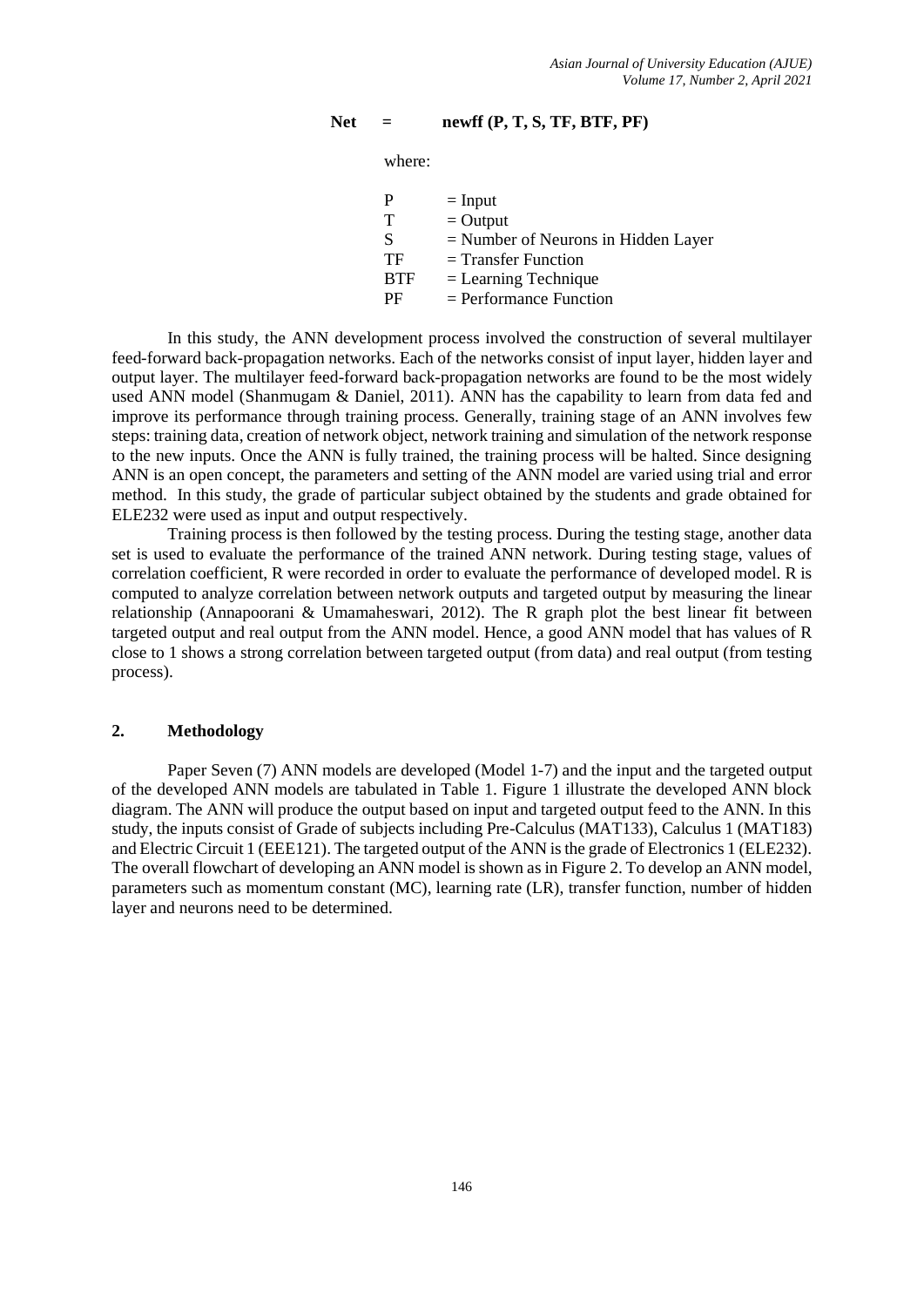

**Fig.1** Developed ANN Block Diagram

In this study, these parameters are varied and determined heuristically (using trial and error method). The model structure that has been selected is three-layer structure which consists of input, hidden layer and output layers. The ANN model structure is illustrated as in Figure 3. The learning technique used in this study is Lavenberg-Marquart (LM) since it is found as a simple, robust and fast algorithm (Harlow, 2004).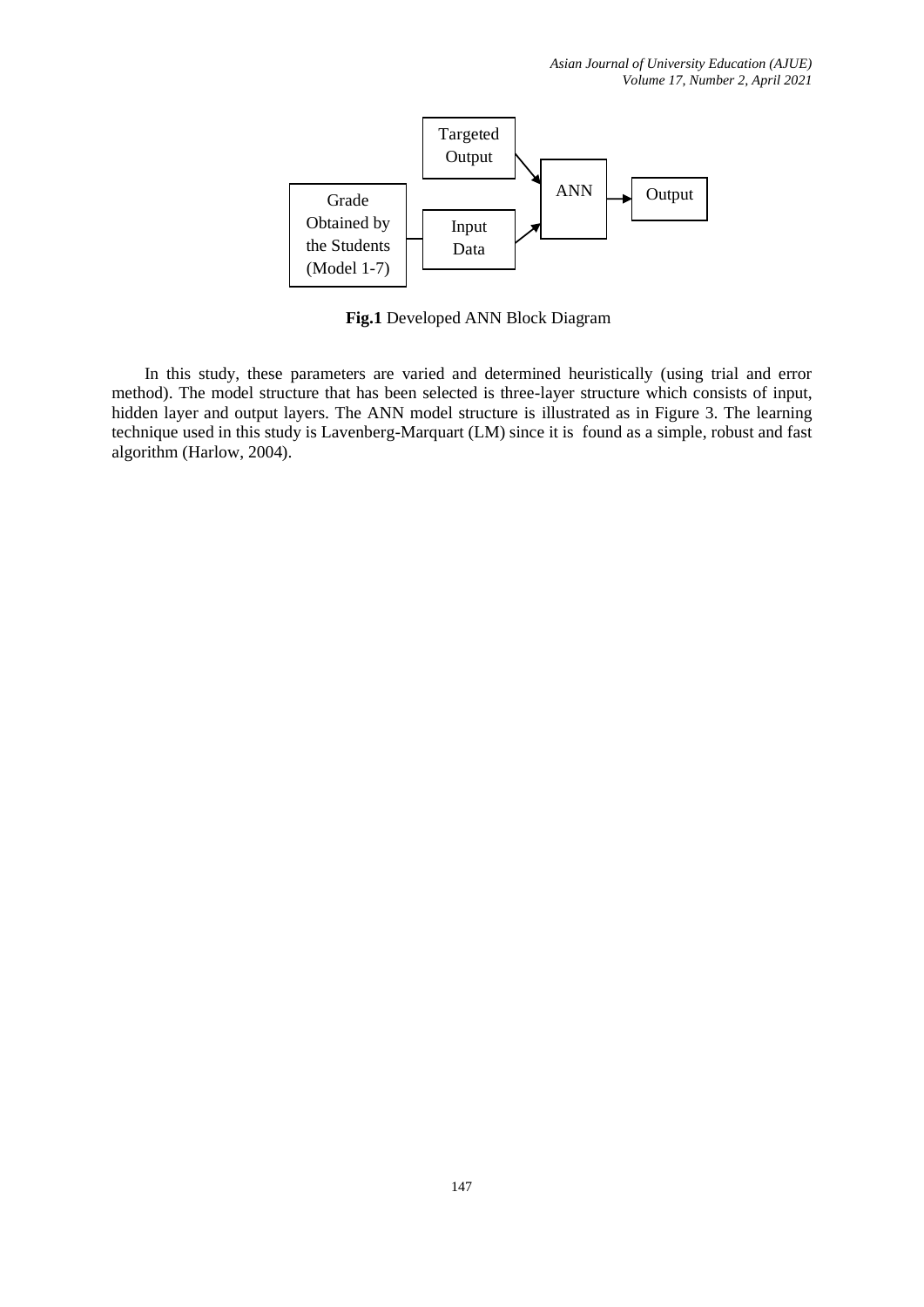

**Fig. 2** ANN Flowchart

In order to improve the ANN model performance, a technique called early stopping is applied. This technique is able to avoid overfitting and generalization and the network bias and weight are created randomly.

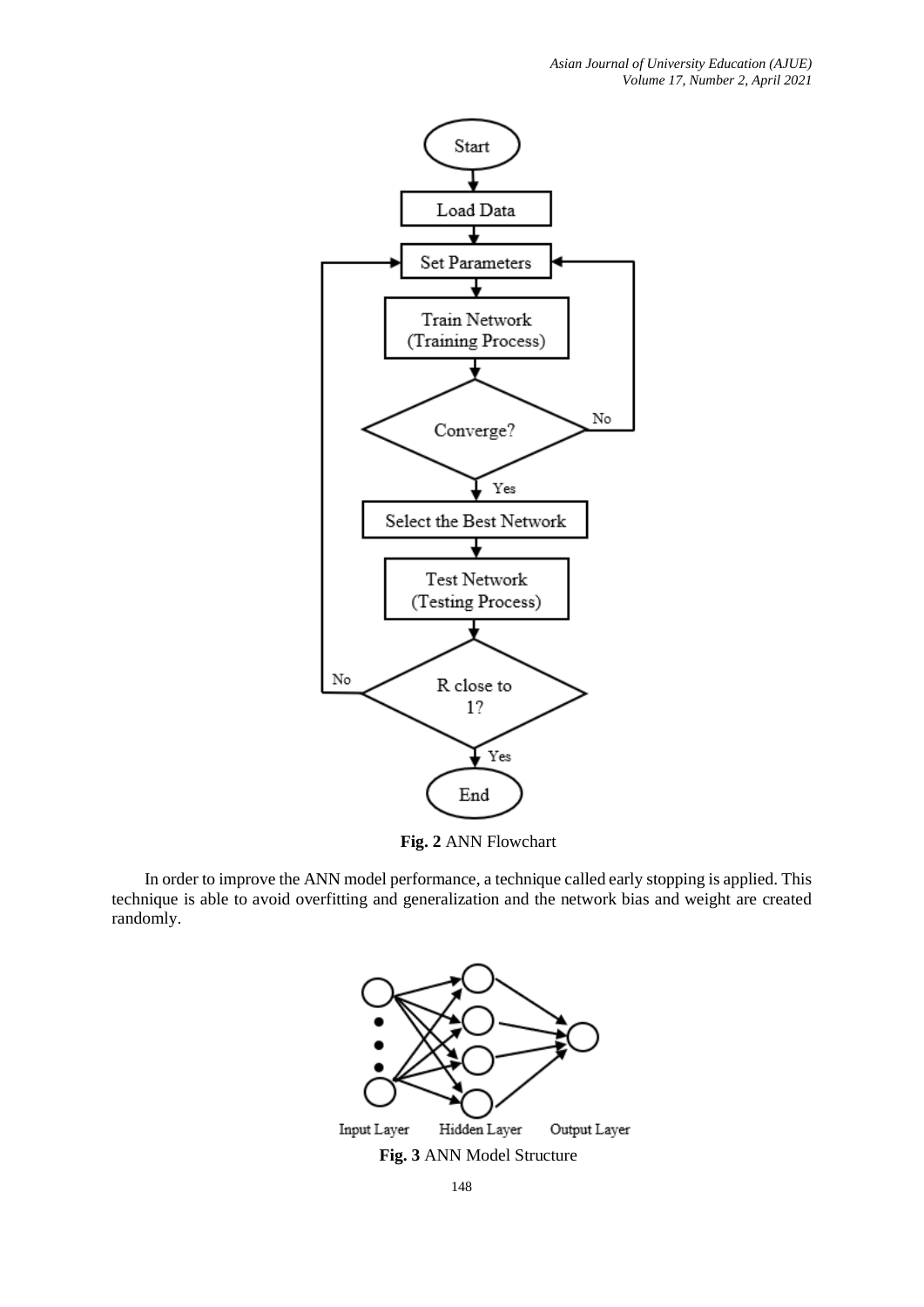The process of developing ANN models begins with the selection of parameters. The first stage is variation of neuron's number and transfer function in hidden layer while the other parameters are kept fixed. The simulation works can be divided into two parts: Part 1 and Part 2. For Part 1, the transfer function used is 'tansig' and the number of neurons in hidden layer is decremented in the range of 20 to 2. The step is done to provide systematic variation of the hidden layer value since designing ANN does not have any systematic guideline and heuristic in nature. The transfer function is a mathematical formula that determines the output of processing neurons (Tsai et al.,2006; Abhishek et al., 2012; Wu & Ren, 2011; Abhishek et al., 2012; Adam et al., 2012).

| Model            | <b>Input Parameters</b>    | Output      |
|------------------|----------------------------|-------------|
|                  | (Grade)                    | Parameters  |
|                  |                            | (Grade)     |
| 1                | Pre-Calculus (MAT133)      |             |
| $\mathbf{2}$     | Calculus 1 (MAT183)        |             |
| 3                | Electric Circuit 1(EEE121) |             |
| $\boldsymbol{4}$ | Electric Circuit 1(EEE121) |             |
|                  | Pre-Calculus (MAT133)      |             |
| 5                | Electric Circuit 1(EEE121) | Electronics |
|                  | Calculus 1 (MAT183)        | 1 (ELE232)  |
| 6                | Electric Circuit 1(EEE121) |             |
|                  | Pre-Calculus (MAT133)      |             |
|                  | Calculus 1 (MAT183)        |             |
| 7                | Pre-Calculus (MAT133)      |             |
|                  | Calculus 1 (MAT183)        |             |

**Table 1**. List of Input Parameters and Output Parameters

The transfer function in the output layers is kept fixed in order to see the effect of transfer function variation in the hidden layer. In this research, the transfer functions used in output layers is 'purelin'. In Part 2, the number of neurons in hidden layer used is 'logsig' and also varies as in part 1. Both simulation works of Part 1 and Part 2 are done in order to see the effect of varying the number of neurons in hidden layer by using different transfer function: 'tansig' and 'logsig'.

The next step is variation of the LR and MC values. Both values of LR and MC are varied from 0.02 to 1.00, incremented in steps of 0.02. These steps were conducted to see the effect of LR and MC variation towards the performance of the ANN models. This increment is considered acceptable interval for a maximum range of 1.00. The increment step has been selected as 0.02 to provide a systematic way in designing an ANN model. There are 50 LR values and 50 MC values used throughout the simulations works. These designing steps are applied to Model 1. Once the architecture and parameters have been decided for Model 1, the other models (Model 2-7) will use the same network architecture and parameters setting.

### **3.0 Results**

Seven (7) ANN models were developed by using different set of inputs. 70% of the total data (41 sets) were used for training process and 30% (17 sets) were used for testing process. The correlation coefficient, *R* during testing process of the ANN models were observed. It is a best linear fit between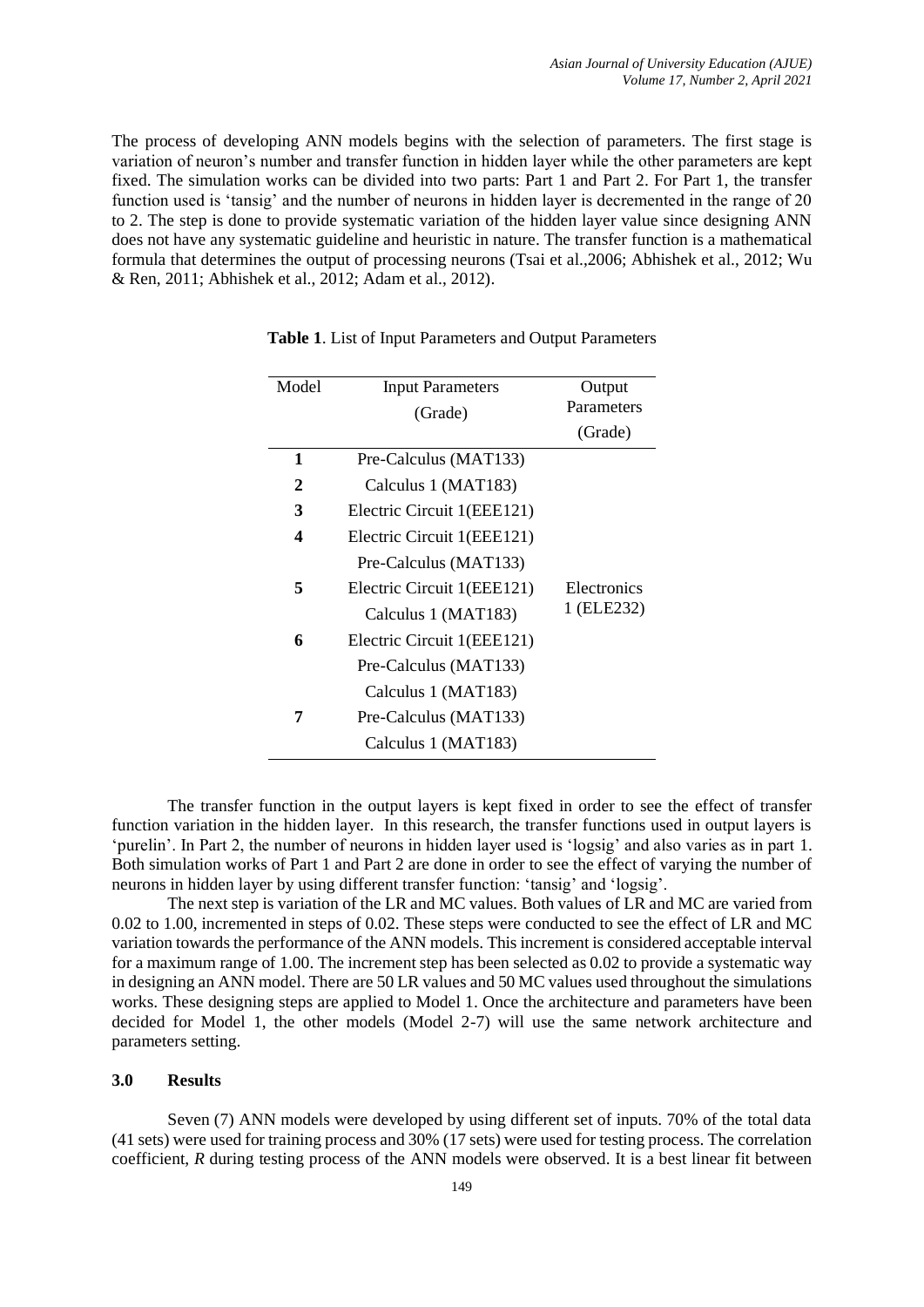targeted output(data) and real output from the ANN model. The *R* value from testing process shows how well the ANN models are learning from the training data. Table 2 shows the values of *R* obtained for each of the respective model. Figure 4 until Figure 10 illustrate the graphs plot of the outputs versus targeted outputs of each models.

Model 3 has the highest *R* values which is 0.8100. Model 3 has been feed with Electric Circuit 1 (EEE121) as the input and Electronics 1 (ELE232) as the output. Comparison on the results was made. The Model with EEE121 subject (Model 3,4,5 and 6) obtained higher *R* values as compared to the Models without EEE121 subject (Model 1,2 and 7). It can be seen that EEE121 subject which is taken during Semester 2 has significant impact on the grade obtained by the students for ELE232 during Semester 3. Based on the syllabus of the subjects, it can be concluded that the basic circuit analysis concept in EEE121 subject is crucial and vital for ELE232 subject.

Model 1 and 2 have lower *R* values as compared to Model 3. Model 3 has 24% and 23% higher *R* values compared to Model 1 and Model 2 respectively. Both Model 1 and Model 2 are developed by using mathematical grades and ELE232 as the input and output respectively. These results show less correlation between mathematical subjects and ELE232. The mathematical subjects' grades have less significance impact on the grades of ELE232 as compared to EEE121 subject.

| Model | R Values |
|-------|----------|
| 1     | 0.6185   |
| 2     | 0.6239   |
| 3     | 0.8100   |
| 4     | 0.8005   |
| 5     | 0.8016   |
| 6     | 0.7316   |
|       | 0.7122   |

Based on the *R* value obtained, the selected ANN models and respective ANN parameters with the highest *R* value (Model 3) is summarized in Table 3.



**Fig. 4** Correlation Coefficient, *R* of ANN for Model 1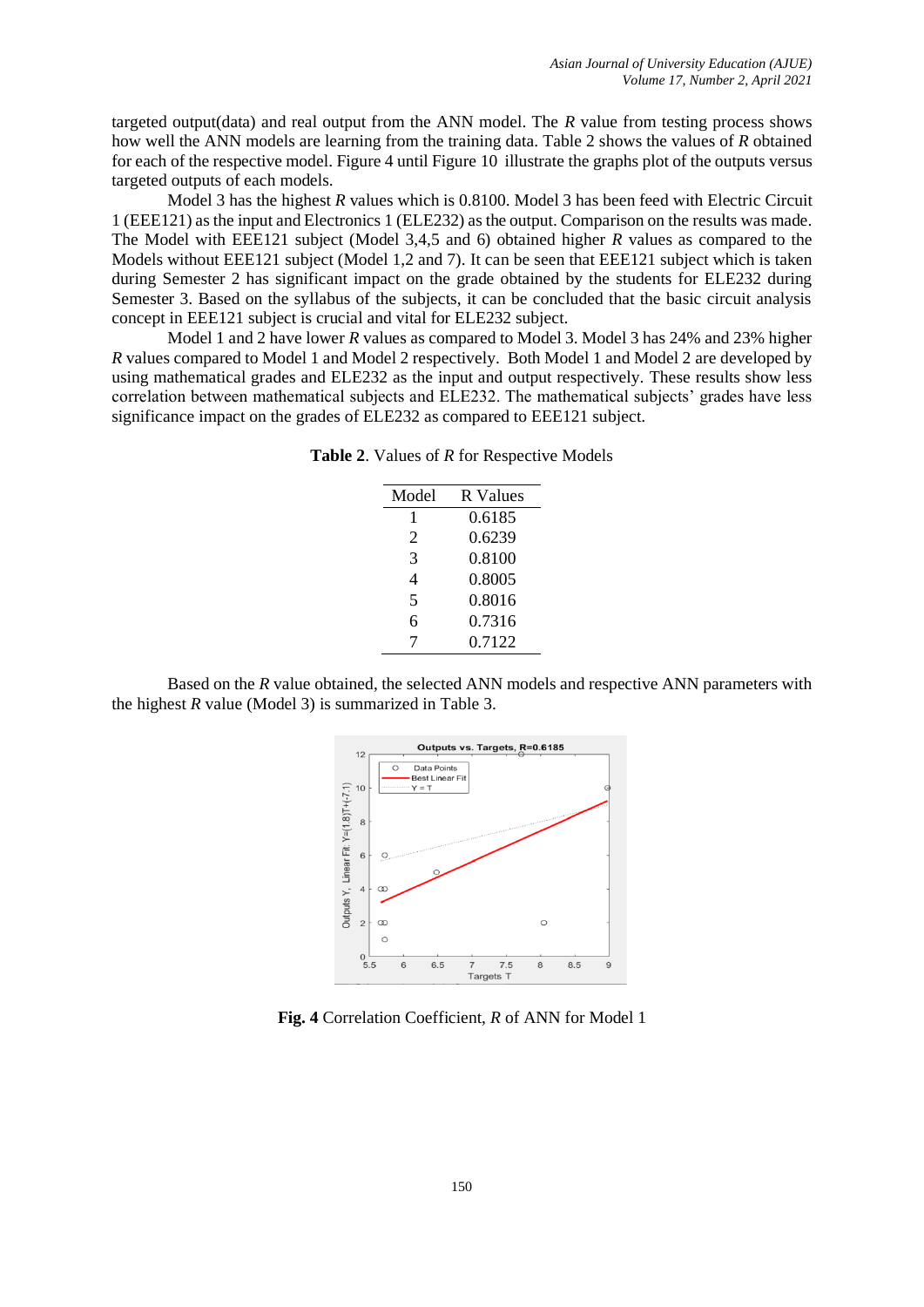

**Fig. 5** Correlation Coefficient, *R* of ANN for Model 2



**Fig. 6** Correlation Coefficient, *R* of ANN for Model 3



**Fig. 7** Correlation Coefficient, *R* of ANN for Model 4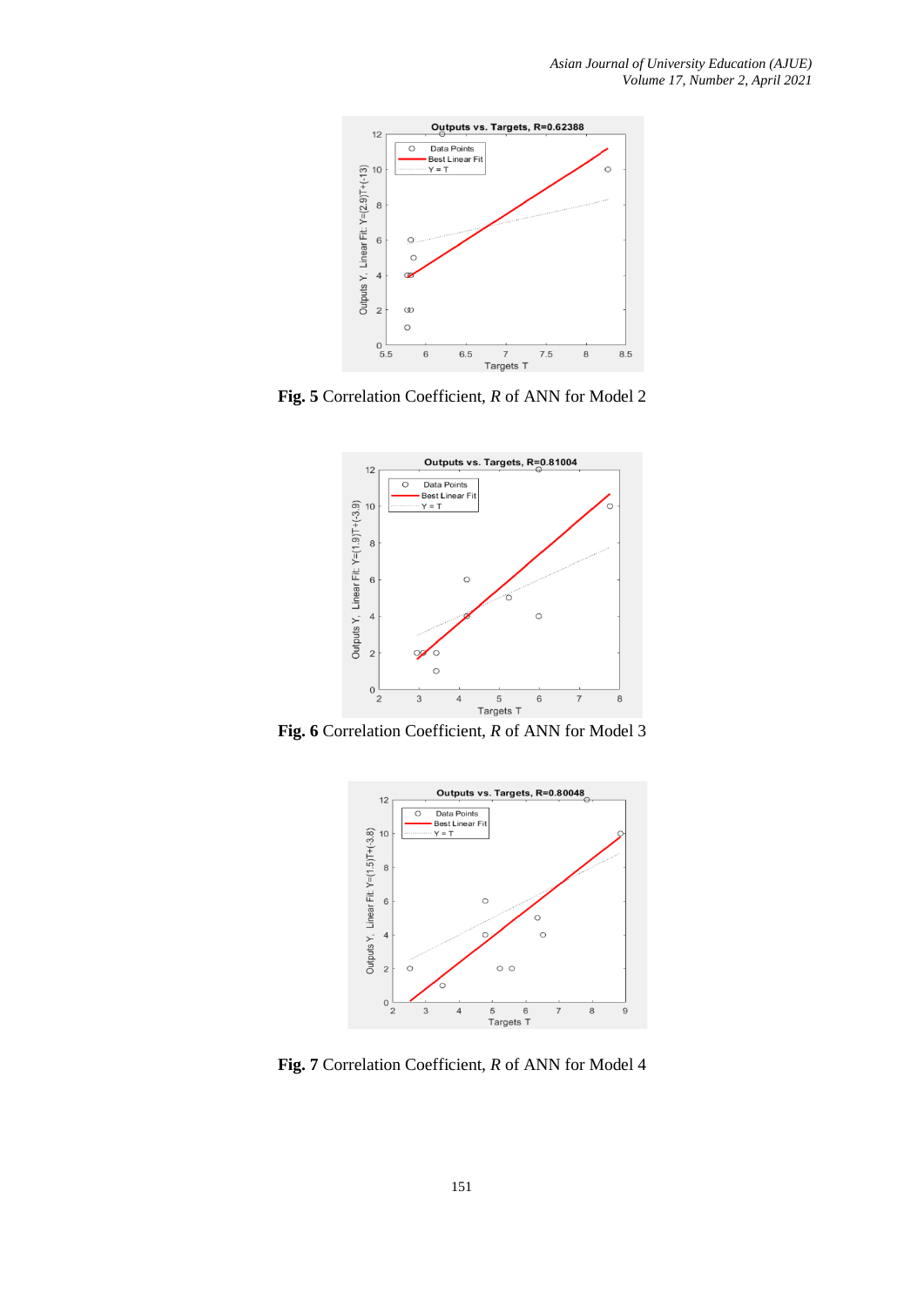

**Fig. 8** Correlation Coefficient, *R* of ANN for Model 5

As the result, the selected ANN configuration for Model 3 is a three-layer feed forward backpropagation network with 4 neurons in hidden layer. The learning rate and momentum constant values are 0.5 and 0.95 respectively and the training algorithm used is Levenberg-Marquardt.



**Fig. 9** Correlation Coefficient, *R* of ANN for Model 6



**Fig. 10** Correlation Coefficient, *R* of ANN for Model 7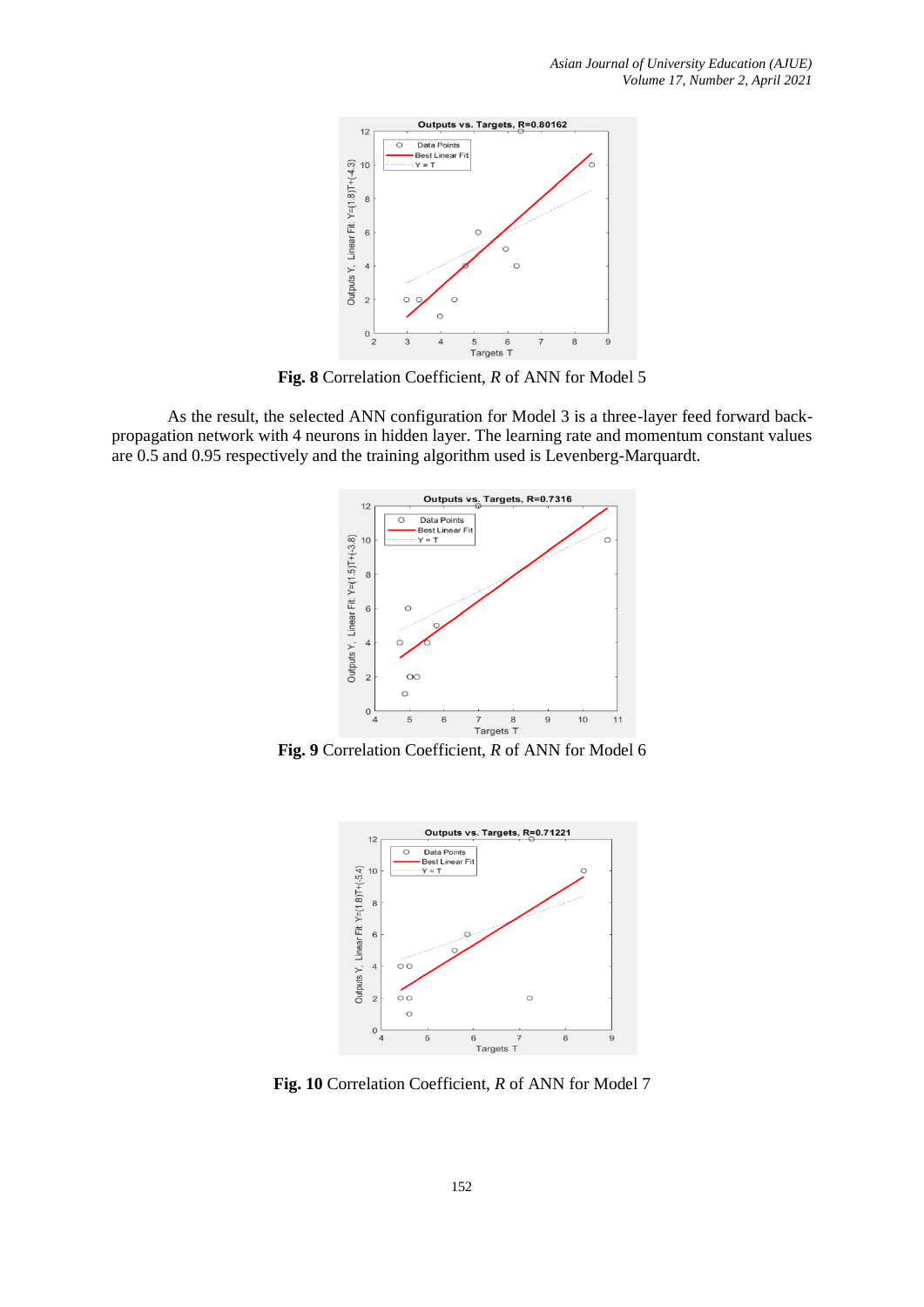| <b>ANN</b> Properties     | Model 3            |
|---------------------------|--------------------|
| <b>ANN</b> Configuration  | [141]              |
| <b>Transfer Function</b>  | tansig             |
| Learning Rate             | 0.5                |
| <b>Momentum Constant</b>  | 0.95               |
| Regression Coefficient, R | 0.8100             |
| <b>Training Algorithm</b> | Lavenberg-Marquart |

**Table 3.** Properties of Developed ANN for Model 3

#### **4. Discussion**

Based on the results obtained, comparison on effect of grade obtained in mathematical subjects (MAT 133 & MAT 183) and Electrical Circuit (EEE121) in previous semester to the Electronics 1 (ELE232) which is found to be a high failure rate subjects in Diploma of Electrical/ Electronics Engineering has been made. The simulation results show less correlation between mathematical subjects and ELE232, which has been proven by the low value of *R*. The correlation between EEE121 and ELE232 is having higher *R* value. It shows that, the ability of students to understand the basic electrical circuit analysis concept in EEE121 (taken in semester 2) playing major impact on the ability of students to perform in ELE232 (taken in semester 3). Failure of students to grab the basic concept will result to failure in the ELE232 subject which will leads to higher failure rate percentage (more than 25%). Failing ELE232 appears to be particularly demoralizing and is most likely the main reason for the early student dropout from the University. Furthermore, the high failure rate will affect the Faculty's performance and University's objectives.

The application of ANN to study the correlation between the subjects and engineering course give significant impact on reducing the time taken to do the correlation analysis. With the help of AI, the time taken to complete the analysis is reduced and the analysis is become easier. As compare to previous research by Bischof et.al, (2015), the research of comparing results in mathematics with the core engineering subjects took more than ten years to complete. With a reliable dataset, AI will most likely results in prominent findings to the study. This study focused on developing ANN models by exploring data collected from university's system in order to understand and improve educational process. Many researchers have done studies on education area using AI obtained positive results such as Naser et. al., (2015) and many more. This study meet the objective of the research in order to find which subject give significant impact to ELE232 using an easier method and less computational time taken. As mentioned before, ELE232 is a subject that has high failure rate almost every semester. It can be concluded that EEE121 is the subject that need to be given exceptional attention and concern for Diploma in Electrical/Electrical Engineering at Universiti Teknologi MARA(UiTM) Cawangan Terengganu in order to avoid student early dropout, maintaining students' CGPA, GOT and meet the Faculty's and University's objectives.

# **5. Conclusion**

In order to achieve University's objective to improve the percentage of GOT among the students and to reduce the percentage of failure rate that is higher than 25%, proactive actions measures should be taken. Early preventive measures taken in semester 2 might improve the overall performance of Faculty and University since the EEE121 subject is taken by the students during semester 2. From this research finding, proactive actions should be taken by the University and Faculty such as creating a better lesson plan during Semester 2, choosing experienced lecturers to teach the particular subject, deliver the lesson using different medium of teaching such as blended learning and taking proactive preventive measures before final exam such as clinic day.

For future works, analysis of the ANN performance should consider another evaluation method such as Mean Square Error(MSE) and Mean Absolute Error (MAE) to verify the efficiency of the system. The process of designing ANN model (the parameter selection process) could be optimized by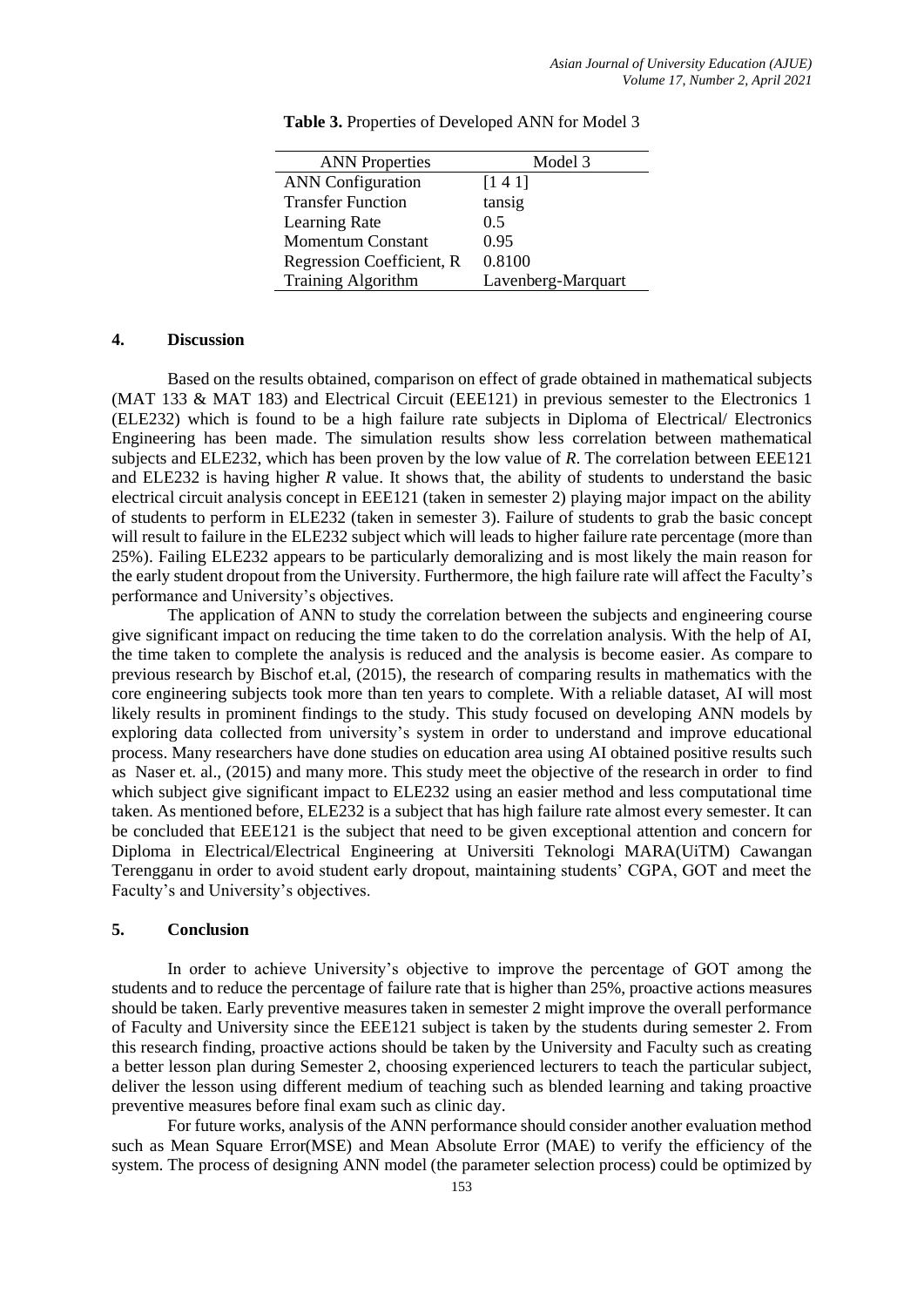using another computational method such as Evolutionary Programming, Particle Swarm Optimization and etc. This optimization could process provides more efficient platform for analysis since ANN is heuristic in nature. This area of research is essential since it uses computational method analysis which is more systematic in order to find the root cause of problems related to academic performance. Once the problem is identified, future plans and measures could be planned.

# **3. Acknowledgements**

Acknowledgment to Universiti Teknologi MARA (UiTM) Cawangan Terengganu Kampus Dungun for the Special Interest Group Grant, (SIG)- (600-IRMI 5/3/DDN) (11) for funding the research activities.

# **4. References**

- Abhishek, K., Khairwa, A., Pratap, T., & Prakash, S. (2012, July). A stock market prediction model using Artificial Neural Network. In 2012 *Third International Conference on Computing, Communication and Networking Technologies (ICCCNT'12)* (pp. 1-5). IEEE.
- Abhishek, K., Kumar, A., Ranjan, R., & Kumar, S. (2012, July). A rainfall prediction model using artificial neural network. In 2012 *IEEE Control and System Graduate Research Colloquium* (pp. 82-87). IEEE.
- Adam, T., Hashim, U., & Sani, U. S. (2012, February). Designing an Artificial Neural Network model for the prediction of kidney problems symptom through patient's metal behavior for pre-clinical medical diagnostic. In 2012 *International Conference on Biomedical Engineering* (ICoBE) (pp. 233-236). IEEE.
- Ajol, T.A., Gran, S.S., Kanyan, A. & Lajim, S.F. (2020). An enhanced systematic student performance evaluation based on fuzzy logic approach for selection of best student award. *Asian Journal of University Education* (AJUE), *16* (4), pp. 10-20).
- Annapoorani, K. I., & Umamaheswari, D. B. (2012, July). Fault prediction based on dissolved gas concentration from insulating oil in power transformer using Neural Network. In 2012 *IEEE 10th International Conference on the Properties and Applications of Dielectric Materials* (pp. 1-4). IEEE.
- Arsad, P. M., & Buniyamin, N. (2012, December). Neural network model to predict electrical students' academic performance. In 2012 *4th International Congress on Engineering Education* (pp. 1- 5). IEEE.
- Arsad, P. M., & Buniyamin, N. (2014, April). Neural Network and Linear Regression methods for prediction of students' academic achievement. In 2014 *IEEE Global Engineering Education Conference* (EDUCON) (pp. 916-921). IEEE.
- Arsad, P. M., Buniyamin, N., Ab Manan, J. L., & Hamzah, N. (2011, December). Proposed academic students' performance prediction model: A Malaysian case study. In 2011 *3rd International Congress on Engineering Education* (ICEED) (pp. 90-94). IEEE.
- Bischof, G., Zwolfer A., Rubesa D. (2015, June). Correlation between engineering student's performance in mathematics and academic success. *122nd ASEE Annual Conference & Exposition.*
- Chen, W., Pan, C., Yun, Y., & Liu, Y. (2008). Wavelet networks in power transformers diagnosis using dissolved gas analysis. *IEEE Transactions on Power Delivery, 24*(1), 187-194.
- Harlow, J. H. (2004). Electric power transformer engineering-Book Review. *IEEE Electrical Insulation Magazine, 20*(3), 64-64.
- Azami, Z., Yuzainee, M.Y., Mohd, Z.O., Azah, M., Norhamidi, M, & Ramli, M. (2009). Perceptions and expectation toward engineering graduates by employers: a Malaysian study case. *WSEAS Transactions on Advances in Engineering Education, 6*(9), 296-305.
- Kabra, R. R., & Bichkar, R. S. (2011). Performance prediction of engineering students using decision trees. *International Journal of computer applications, 36*(11), 8-12.